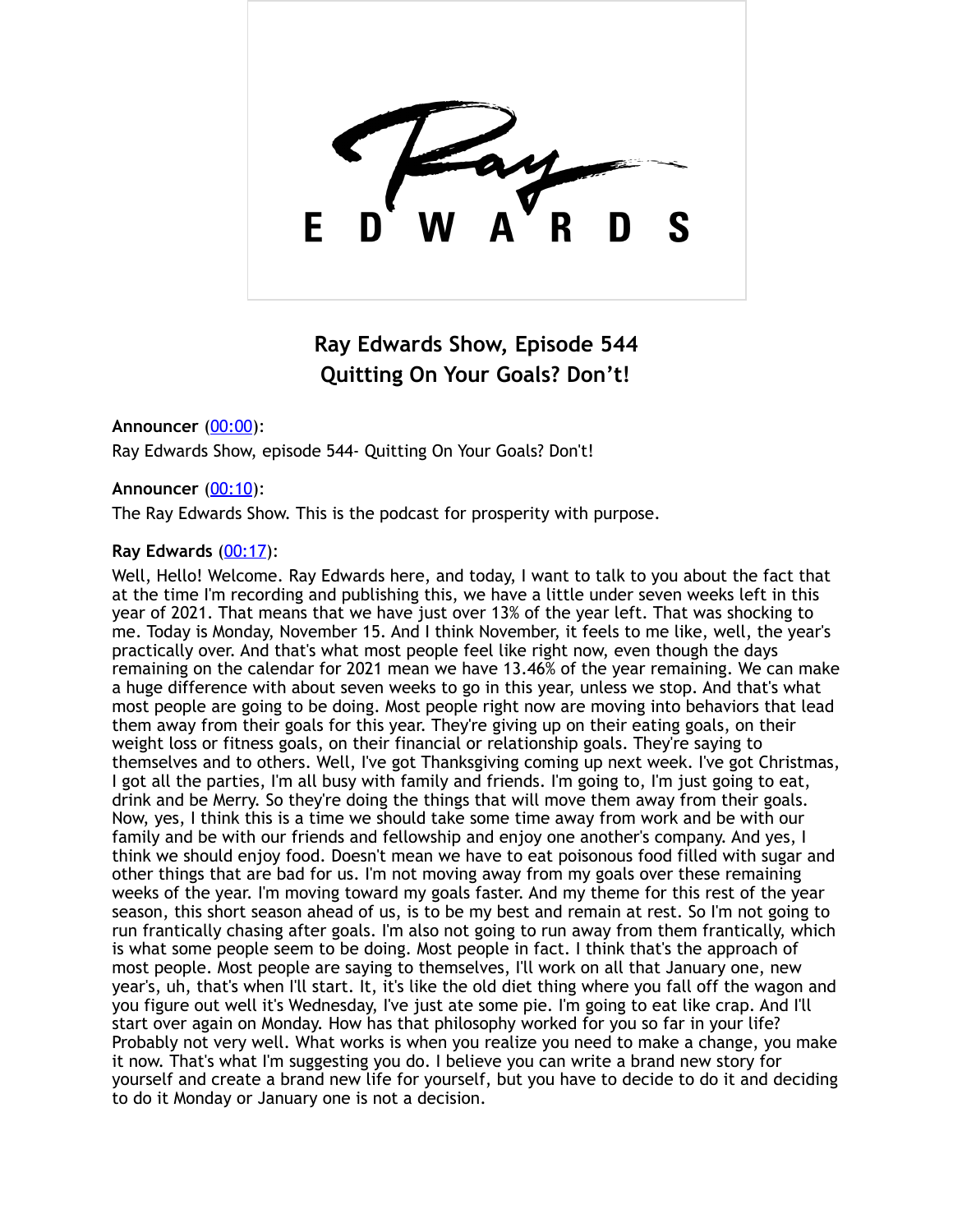#### [\(03:18](https://www.temi.com/editor/t/hXV9mgwpRZ1dGZAGWk_hAtNrc2VT-JFc20xhUKytb2Oqq5xTil-sH7BZnRSjcUUtKvIHKsniq_cD1Suv4vSOXFJm2LA?loadFrom=DocumentDeeplink&ts=198.13)):

Well, it is a decision. It's a decision to not do it. It's a decision to defer it. And I think most of us can look at our own behavior over the years and realize it's a decision we're just not going to do it, period. So if you're making a change in your life the time to make it is now, right now. If you decide I'm not going to eat garbage anymore, then don't eat the Snickers bar that's lying on the car seat next to you or that's in your briefcase. Get rid of it, eat something healthy, instead. Don't drink that drink of alcohol or smoke that cigarette or whatever it is you're giving up, do go to the gym. Do take a walk. Do that exercise that you promised yourself you're going to do. Spend that time with your loved ones. Quality time, where you're not distracted by your phone or whatever. Make the change now, not some time later. Because sometime later I'll take care of it Monday or next week or January one, we know what that means is code for. I'm just not going to do this at all. I don't want to admit it to myself. So this is the game I'll play. I'm not playing games. I'm playing to win. And who judges who wins? I do. And you do you judge the winner of your life set by your standards. So you have, by this time in the year, no doubt heard all kinds of admonitions about how it's been a tough time this year. We've had COVID, we've had the lockdowns, we've had the elections and the civil unrest and the governmental turmoil. And it's, it's no wonder you're having problems financially or with your health or with your peace of mind. It's not your fault. And for me, my response to that is bologna. It is my fault because while I don't control external things that just happen without my being consulted like the vastly over-reaching lockdowns and mandates that have been issued by our government. I'm not in control of that. I am in control of my response to those things. I am in control of my response to things that happened that I don't have any part in initiating. Like I may have a diagnosis that I didn't ask for. I didn't create myself, but it just happened to me. There may be an accident. Someone may hit your car and injure you or kill someone that you love. And we don't control those incidents. And I'm not saying they're not bad. I'm not saying they're not tragic. I am saying how we respond is up to us. We don't control what to us, but we do control what happens within us. And yes, there are tragic things that happen. And the appropriate thing for us to do is to be sad. We want to be sad because it's appropriate. If someone we love dies and we weren't sad, we probably need to seek some professional counsel cause something's wrong inside of us. So it's feels sad when it's time to feel sad. As the apostle Paul said mourn with those who mourn, but there is a time to put off your morning and move on. There's a time to take control of your thoughts. There's a time when you choose your response and say, okay, enough. Now I'm moving onto the next part of my life. And so I have a, I have a t-shirt. I bought it from Tom Bilyeu, the founder of Quest Nutrition and Impact Theory; Impact Theory, I love that show by the way, on YouTube, check it out. But the shirt says, everything is my fault and this is what I'm talking about. I'm not in control of what happens to me, but I am in control of what happens within me. Everything is my fault. My response to everything in my life is my responsibility. Do you believe that as well? I hope you do because it means you have the key then to changing your life for the better. So my challenge to you is over these next six plus weeks, just a little under seven weeks, we have left in the year. It's time to start taking control of your life and your thoughts and your emotions and your actions and start changing your life for the better. And if you agree with me on that, then I'm going to give you some keys that I think are going to be super helpful to you. And the first one is for you to spend some time thinking about the seven areas of life, where most of us want to make changes. I think there are seven domains in life where we appropriately should be thinking about improving ourselves and improving our ability to maximize these parts of our lives.

### $(07:50)$  $(07:50)$ :

And these seven areas are: Number one, the area of faith. What do you believe about life? Do you believe it's meaningful? Do you believe we're here by accident? We're just a happy coincidence of chemicals and electricity mixing together in space and making an earth was life on it. And people, I don't buy that for a minute. I don't have enough faith to believe that,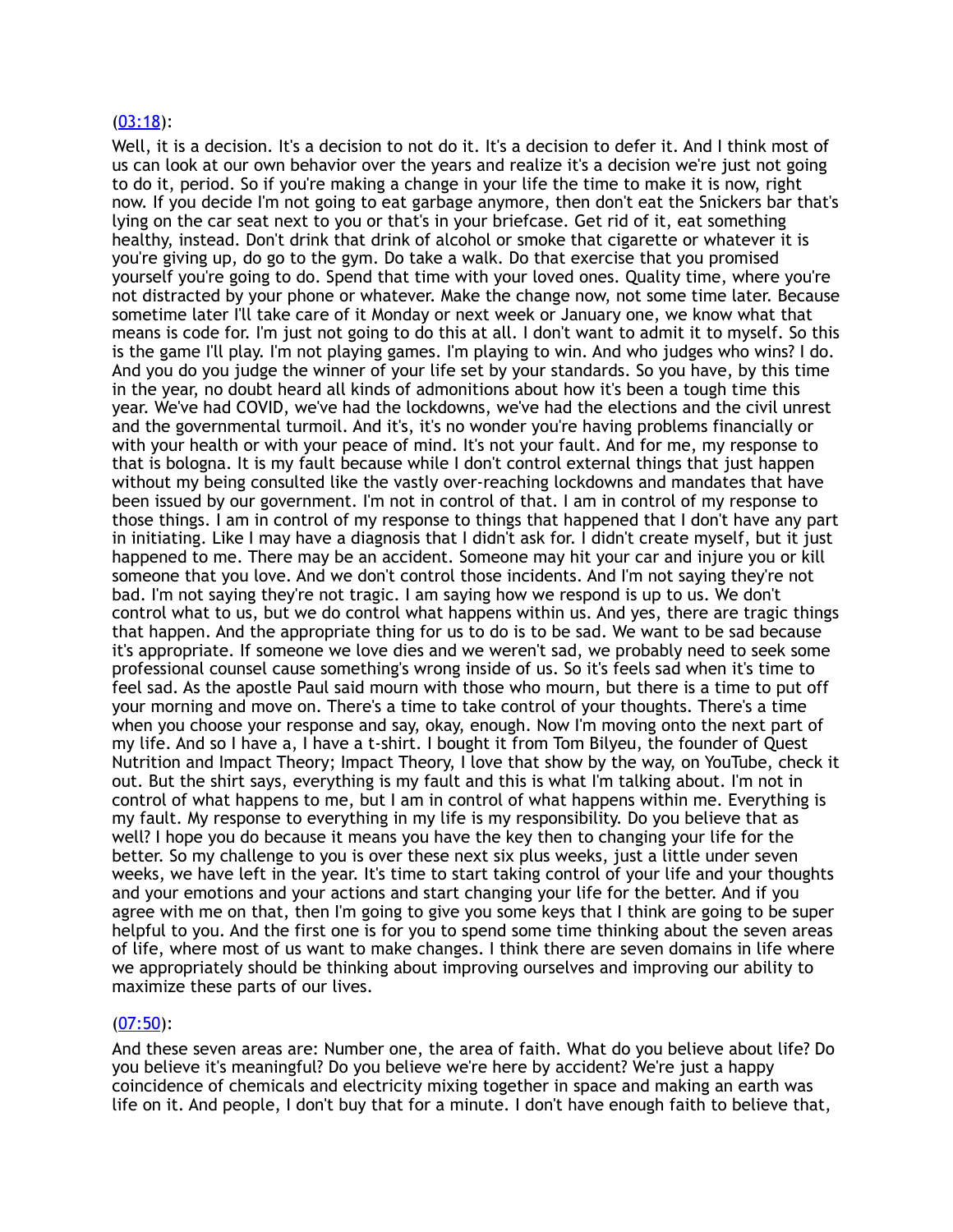but I have faith to believe the evidence of my eyes, which is that we were designed. We were put here by a purpose back creator and my faith is in God and in Jesus Christ. So you need to define for yourself what your faith is and how does it direct your purpose in life? What does it mean for you to be a Christian or to be Muslim or to be a Jew or whatever your faith tradition is. Define that for yourself and define how is it that I can be the best follower of Jesus Christ that I could possibly be. So, yes, I have goals in the area of my faith.

## [\(08:51](https://www.temi.com/editor/t/hXV9mgwpRZ1dGZAGWk_hAtNrc2VT-JFc20xhUKytb2Oqq5xTil-sH7BZnRSjcUUtKvIHKsniq_cD1Suv4vSOXFJm2LA?loadFrom=DocumentDeeplink&ts=531.32)):

The number two area or domain of life is your fitness. If you're physically maximizing your potential health span, then you got the fitness thing nailed. And I say it just the way I said it because as a person who is, um, dealing with a condition that I did not ask for, did not bring on myself, but I have it at this time. I have the symptoms of Parkinsonism. Some people would say Parkinson's disease. I have to acknowledge that currently I have some limitations about what I can expect myself to do, because of limitations to my ability to move normally at times during the day, and I have a somewhat different potential health span, a spectrum of possible optimal health that's available to me than a person who does not have Parkinson's or some other such neurodegenerative disease. However, because of my level of faith and because of my level of taking control of my thoughts and actions, I'm seeing progress against Parkinson's. That should not be possible. According to current medical science, something to think about. So fitness, what's your potential health span, quality of health that is possible for you go after that. If you're not hitting that in optimal levels and get after it.

## $(10:11)$  $(10:11)$ :

The number three domain of life, where you need to set some goals and figure out where you are and where you want to get to is the area of your family. And yes, that comes after your relationship with God. And then after your relationship with yourself, your fitness. Why, why, why would I say your relationship with God comes first, then your physical relationship with your own health. Because if you don't take care of those two things and maximize them, you can't give the maximum potential that you have to give to other people. So you got to take care of your own oxygen mask first, as they say on the airplane, so that then you can assist other passengers along the way. So number three is family, your spouse, your kids, your extended family.

### $(10:47)$  $(10:47)$ :

And then number four is your finances because you need to be financially responsible to take care of the people that you love and to take care of other people that you'd like to help in life and be a good steward of whatever you have been given is the first step in being a good financial steward. Now, what about getting rich? I think we have a mandate from our father in heaven to accumulate as much wealth as possible. It says in the Bible, he gives us the power to generate wealth. So why would he give us that if he didn't want us to do it? I think each individual has to work out what's the right amount of wealth for them to pursue, what giftings they've been given in this area. But some are called to become very wealthy indeed. And they don't have to give all their money away, but I believe the purpose of their wealth is to help benefit others. So you can't build long-term sustainable wealth in a business if you're not really helping other people. It Just won't last. So ultimately you have to be in service of others to make huge amounts of wealth. And of course, we all need to avoid the temptation to sin, the temptation of greed and avarice to take over our hearts and minds. But you don't have to be rich to have greed and avarice take over your heart and mind. You can be very poor. Some of the greediest people I know are poor, think on that. Have the appropriate respect for money. Don't worship it. And for heaven's sakes, don't use people to get money. Instead use your money to love people. That's a principle we can all live by regardless of how much financial wealth we have.